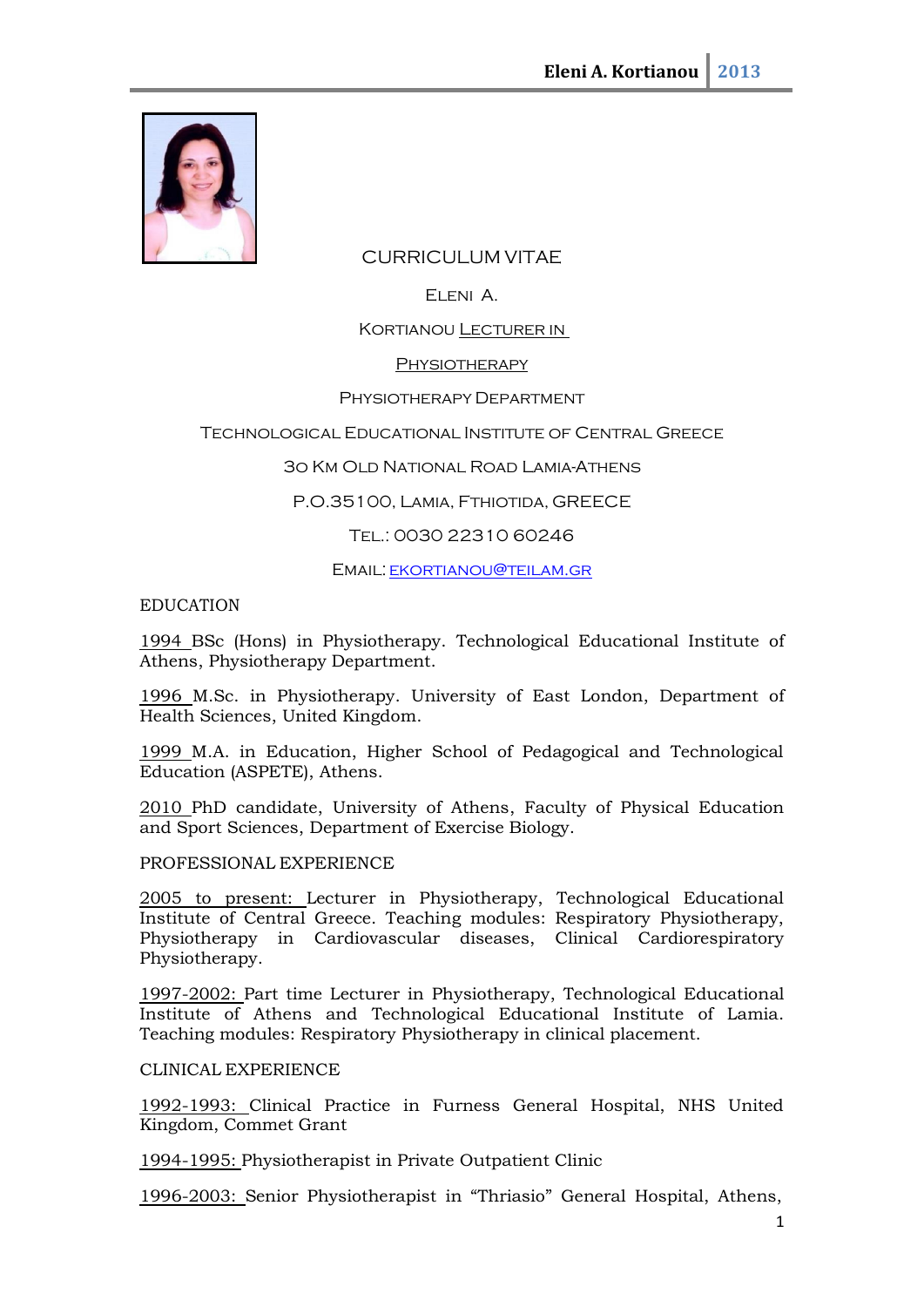NHS of Greece (specialized in respiratory diseases)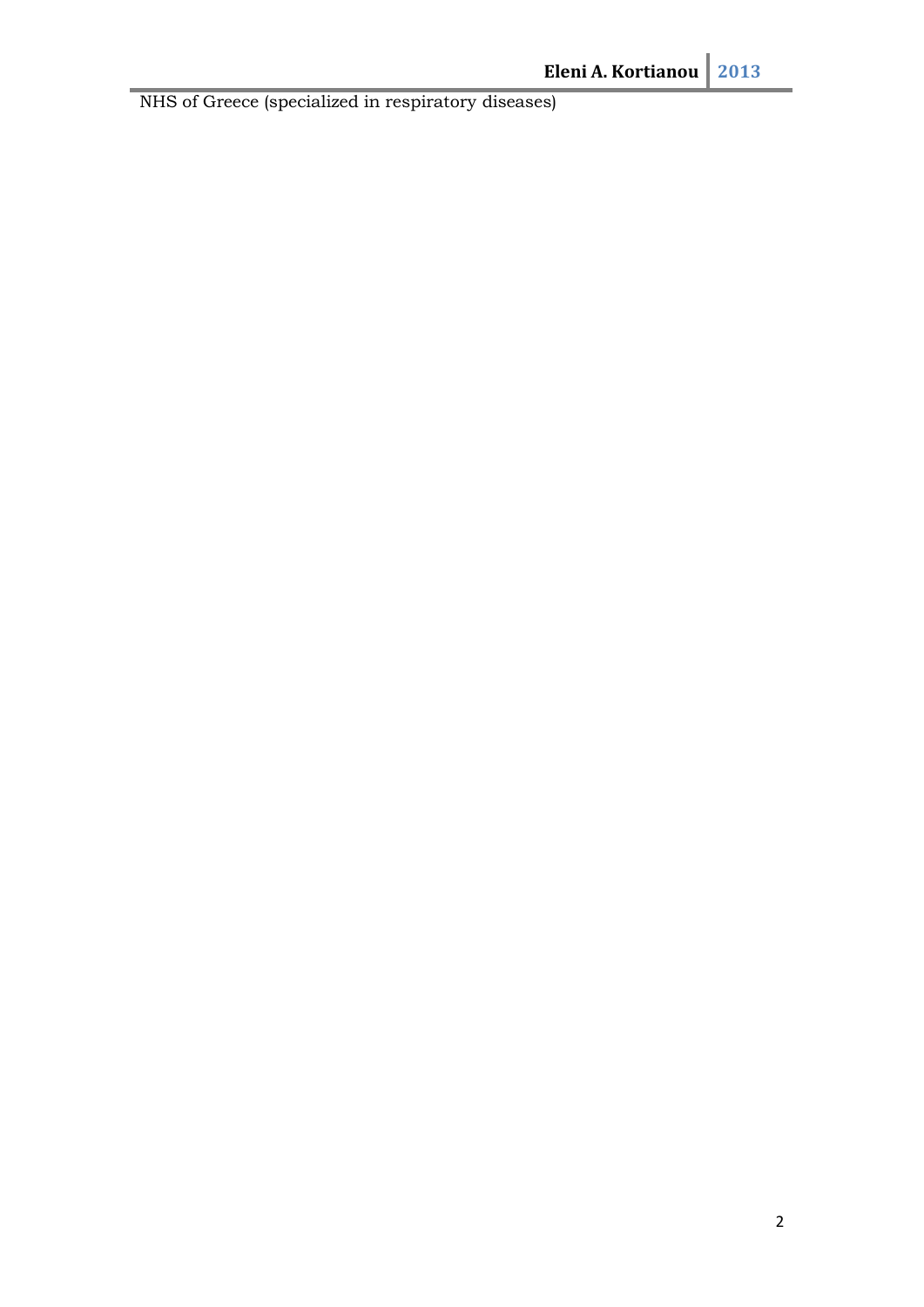2003-2005: Senior Physiotherapist in "Attiko" University Hospital of Athens, NHS of Greece (senior respiratory physiotherapist in ICU)

My teaching experience has primarily consisted of respiratory<br>physiotherapy and all facets of cardiorespiratory physiotherapy and facets of cardiorespiratory physiotherapy and rehabilitation. Within respiratory physiotherapy, my greatest experience and interest concerns patients with chronic obstructive pulmonary disease, especially as it concerns pulmonary rehabilitation; patients education and therapeutic exercise.

I also have experience in teaching in the clinical setting and sciences that form the basis for physiotherapy. My interests here concern physiology and exercise. I have history of successfully supervising physiotherapy students in their undergraduate research projects. Finally, I have experience working with students and clinicians in developing their writing skills including research paper writing.

PUBLICATION – REFEREED

- 1. Kortianou E. Muscle Strength and Knee Performance after Injury. Physiotherapy Issues 1998; 1(2):27-36.
- 2. Kortianou E. Physiotherapy Respiratory Techniques. An evidenced based approach. Physiotherapy, Panhellenic Physiotherapy Association 2007; 10(4):219-229.
- 3. Kortianou E., Nasis I., Spetsioti S., Daskalakis A., Vogiatzis I. Effectiveness of interval training in patients with COPD. Cardiopulmonary Physical Therapy Journal 2010; 21 (3):12-19.
- 4. Kortianou E., Konstadinou A., Tsagari A., Piperakis S. Pulmonary function and functional capacity in young obese individuals. A control pilot study. Physiotherapy Issues 2010; 6(3):89-10.
- 5. Kortianou E., Nasis I., Vogiatzis I. Exercise strategies in chronic respiratory diseases. Minerva Pneumologica 2011; 50(2):111-128.
- 6. Vasilopoulou M.K, Vogiatzis I., Nasis I., Spetsioti S, Cherouvim E., Koskolou M., Kortianou E.,Louvaris Z., Kaltsakas G., Koutsoukou A., Koulouris N.G, Alchanatis M. On- and off- exercise kinetics of cardiac output in response to cycling and walking in COPD patients with GOLD Stages I to IV**.** Respiratory Physiology and Neurobiology 2012; 181:351-358.
- 7. Papathanasiou G, Papandreou M, Galanos A, Kortianou E, Tsepis E, Kalfakakou V, Evangelou A. Smoking and Physical activity interrelations in health science students. Is smoking associated with physical inactivity in young adults? Hellenic Journal of Cardiology 2012; 53:17-25.
- 8. As participant of the ERS Research Seminar Faculty. Editorial: Laveneziana P. Palagne P. Physical Activity Nutritional status and systemic inflammation in COPD on behalf of the ERS Research Seminar Faculty. EurRespir J 2012; 40: 522–529.
- 9. Nasis I, Kortianou E, Clini Ε, Koulouris N.G, Vogiatzis I. Effect of rehabilitative exercise training on peripheral muscle remodeling in patients with COPD. Targeting beyond the lungs. Current Drug Targets, 2013; 14:262-273.
- 10.Louvaris Z, Kortianou E, Spetsioti S, Vasilopoulou M, Nasis I, Asimakos A, Zakynthinos S, Vogiatzis I. Intensity of daily physical activity is associated with central hemodynamic and leg muscle oxygen availability in COPD. J Appl Physiol, 2013; 115(6):794-802.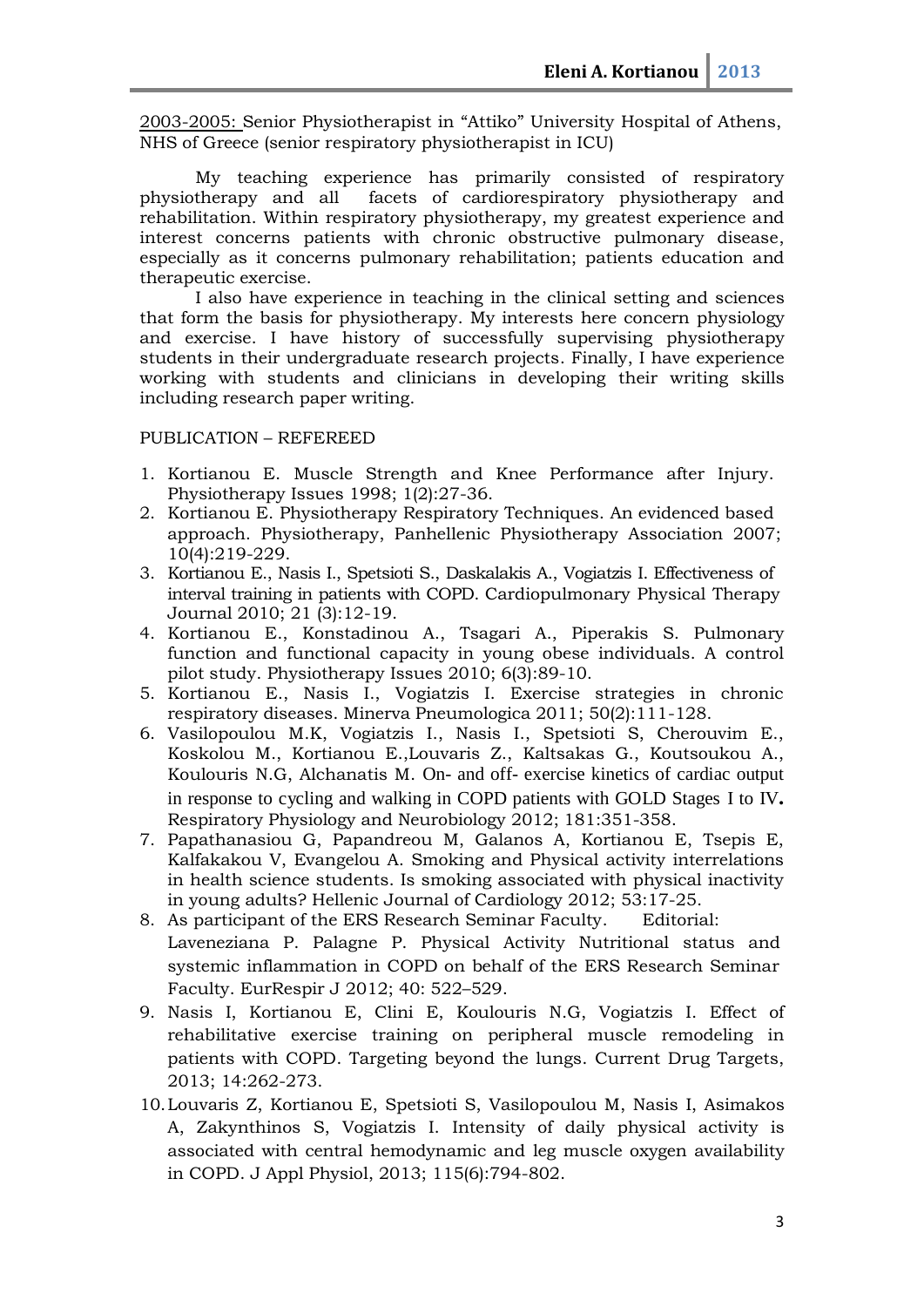11.Kortianou E, Louvaris Z, Vasilopoulou M, Nasis I, Kaltsakas G, Koulouris N.G, Vogiatzis I. Activity monitoring reflects cardiovascular and metabolic variations in COPD patients across GOLD stages II to IV.<br>Respiratory Physiology and Neurobiology 2013; doi:pii: S1569and Neurobiology 2013; 9048(13)00285-1. 10.1016/j.resp.2013.08.014. [Epub ahead of print].

PUBLICATION – NON-REFEREED

Respiratory Physiotherapy in Master Degree Courses in Greece and Abroad.2009.12thPanhellenic Congress of ICU, Physiotherapy Symposium, pages: 69-76.

Respiratory Rehabilitation in Chronic Heart Failure, 2009, 10<sup>th</sup>Panhellenic Congress of Heart Failure, page: 29

#### BOOKS

- 1. «Relationship of Knee Subjective Scores to Μuscle Strength Variables after Knee Injury», Thesis, University of East London (Library)
- 2. "Physiotherapy in Respiratory Diseases". Edition of Technological Educational Institute of Lamia

PUBLISHED/REFEREED ABSTRACTS – PRESENTED AT NATIONAL AND INTERNATIONAL CONFERENCES:

Number 28 (16 as first author)

UNPUBLISHED/REFEREED ABSTRACTS – PRESENTED AT NATIONAL, INTERNATIONAL AND REGIONAL CONFERENCES:

Number 11 (5 as first author)

CITATIONS: Number 6

INVITED SPEAKER AT PROFESSIONAL NATIONAL AND LOCAL CONFERENCES/MEETINGS: 17 Lectures

ABSTRACTS ACCEPTED AS ORAL PRESENTATIONS AT INTERNATIONAL, NATIONAL AND REGIONAL CONFERENCES:

Number 20 (11 as first author)

RESEARCH PROJECTS

2008-2010 Research Project: Prevalence of smoking and physical activity in Greeks higher education students. A collaboration of Technological Educational Institute of Athens, Physiotherapy Department and Medical School of Ioannina, Laboratory of Physiology.

2010-2013. Research Project: Heart Rate Recovery after 6-MWT as a marker of Cardiac Autonomic Function in Chronic Obstructive Pulmonary Disease. A 3-year research project in collaboration with Hospital Clinic Barcelona, University of Athens, University of Sydney, University of Edinburgh, Fundación Neumológica Bogota.